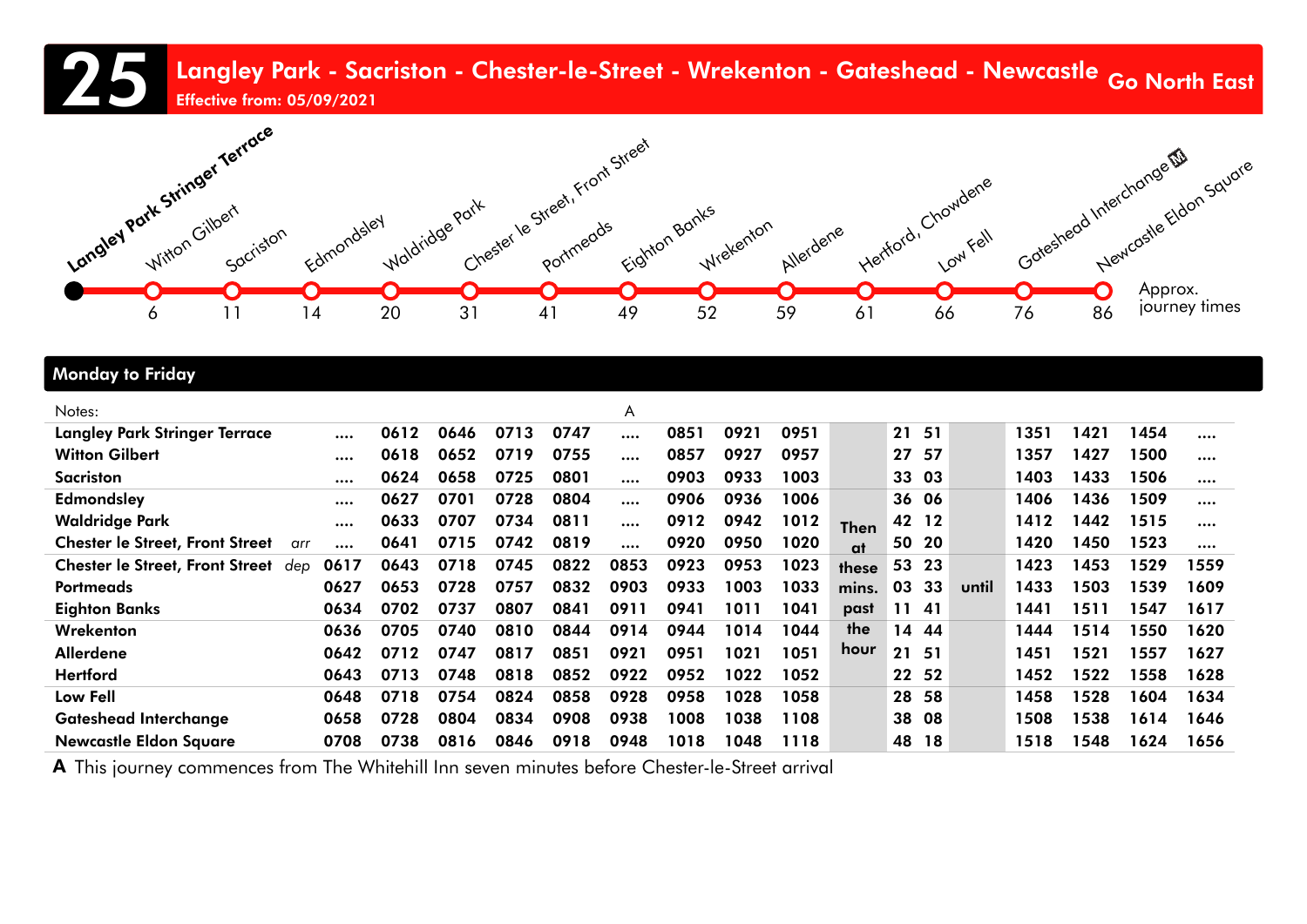# Monday to Friday (continued)

| <b>Langley Park Stringer Terrace</b>          | 1554 | 1624     | 1654 | 1734     | 1804 | 1904 | 1944     | $\cdots$ | 2044     | $\cdots$ |          |
|-----------------------------------------------|------|----------|------|----------|------|------|----------|----------|----------|----------|----------|
| <b>Witton Gilbert</b>                         | 1600 | 1630     | 1700 | 1740     | 1810 | 1910 | 1950     | $\cdots$ | 2050     | $\cdots$ |          |
| Sacriston                                     | 1606 | 1635     | 1705 | 1743     | 1813 | 1913 | 1953     | $\cdots$ | 2053     |          |          |
| Edmondsley                                    | 1609 | 1638     | 1708 | 1746     | 1816 | 1916 | 1956     | $\cdots$ | 2056     | $\cdots$ |          |
| <b>Waldridge Park</b>                         | 1615 | 1644     | 1714 | 1752     | 1822 | 1922 | 2002     | $\cdots$ | 2102     | $\cdots$ |          |
| <b>Chester le Street, Front Street</b><br>arr | 1623 | 1652     | 1722 | 1759     | 1829 | 1929 | 2009     |          | 2109     |          | $\cdots$ |
| <b>Chester le Street, Front Street</b><br>dep | 1629 | $\cdots$ | 1724 | $\cdots$ | 1832 | 1932 | $\cdots$ | 2032     | $\cdots$ | 2122     | 2217     |
| <b>Portmeads</b>                              | 1639 |          | 1734 | $\cdots$ | 1842 | 1942 |          | 2042     |          | 2132     | 2227     |
| <b>Eighton Banks</b>                          | 1647 | $\cdots$ | 1742 | $\cdots$ | 1849 | 1949 | $\cdots$ | 2049     | $\cdots$ | 2139     | 2234     |
| Wrekenton                                     | 1650 | $\cdots$ | 1745 |          | 1851 | 1951 |          | 2051     | $\cdots$ | 2141     | 2236     |
| Allerdene                                     | 1657 | $\cdots$ | 1752 |          | 1857 | 1957 | $\cdots$ | 2057     |          | 2147     | 2242     |
| <b>Hertford</b>                               | 1658 | $\cdots$ | 1753 | $\cdots$ | 1858 | 1958 | $\cdots$ | 2058     | $\cdots$ | 2148     | 2243     |
| Low Fell                                      | 1704 | $\cdots$ | 1759 | $\cdots$ | 1904 | 2004 | $\cdots$ | 2104     |          | 2154     | 2249     |
| <b>Gateshead Interchange</b>                  | 1716 | $\cdots$ | 1811 |          | 1911 | 2011 |          | 2111     |          | 2201     | 2256     |
| <b>Newcastle Eldon Square</b>                 | 1726 | $\cdots$ | 1821 |          | 1920 | 2020 | $\cdots$ | 2120     |          | 2210     | 2305     |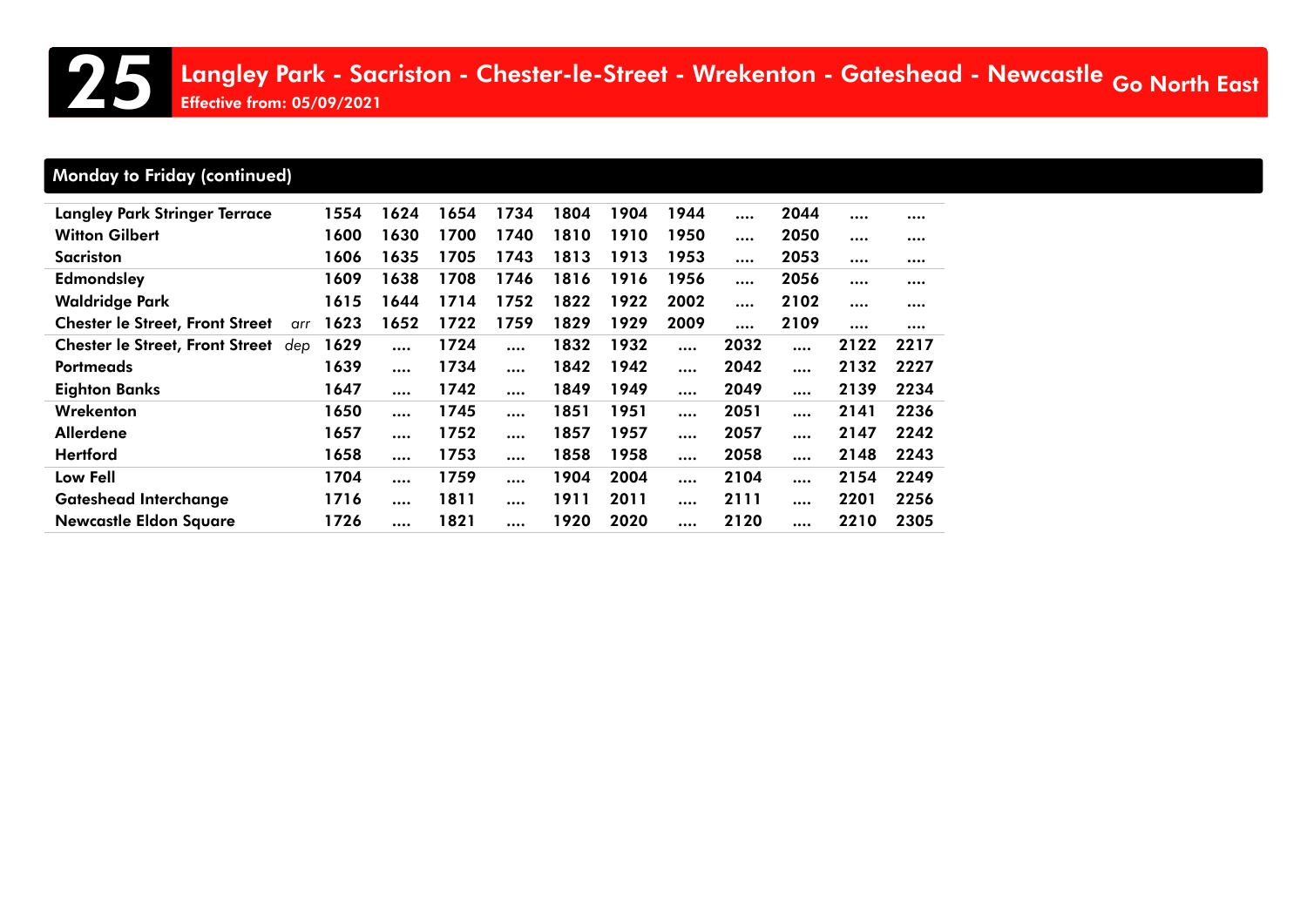### **Saturday**

| Notes:                                 |     |      |      |      |      |          |      | A        |      |      |      |             |    |       |       |      |      |      |
|----------------------------------------|-----|------|------|------|------|----------|------|----------|------|------|------|-------------|----|-------|-------|------|------|------|
| <b>Langley Park Stringer Terrace</b>   |     |      |      |      | 0653 |          | 0753 |          | 0851 | 0921 | 0951 |             | 21 | 51    |       | 1451 | 1521 | 1551 |
| <b>Witton Gilbert</b>                  |     |      |      |      | 0659 |          | 0759 |          | 0857 | 0927 | 0957 |             | 27 | 57    |       | 1457 | 1527 | 1557 |
| Sacriston                              |     |      |      |      | 0704 | $\cdots$ | 0804 | $\cdots$ | 0903 | 0933 | 1003 |             | 33 | 03    |       | 1503 | 1533 | 1603 |
| <b>Edmondsley</b>                      |     |      |      |      | 0707 |          | 0807 |          | 0906 | 0936 | 1006 |             | 36 | 06    |       | 1506 | 1536 | 1606 |
| <b>Waldridge Park</b>                  |     |      |      |      | 0713 |          | 0813 | $\cdots$ | 0912 | 0942 | 1012 | <b>Then</b> | 42 | 12    |       | 1512 | 1542 | 1612 |
| <b>Chester le Street, Front Street</b> | arr |      |      |      | 0721 |          | 0821 |          | 0920 | 0950 | 1020 | at          | 50 | 20    |       | 1520 | 1550 | 1620 |
| <b>Chester le Street, Front Street</b> | dep |      |      |      | 0724 |          | 0824 | 0853     | 0923 | 0953 | 1023 | these       |    | 53 23 |       | 1523 | 1553 | 1623 |
| <b>Portmeads</b>                       |     |      |      |      | 0734 |          | 0834 | 0903     | 0933 | 1003 | 1033 | mins.       | 03 | 33    | until | 1533 | 1603 | 1633 |
| <b>Eighton Banks</b>                   |     |      |      |      | 0741 |          | 0841 | 0911     | 0941 | 1011 | 1041 | past        |    | 11 41 |       | 1541 | 1611 | 1641 |
| Wrekenton                              |     | 0616 | 0648 | 0718 | 0744 | 0814     | 0844 | 0914     | 0944 | 1014 | 1044 | the         | 14 | 44    |       | 1544 | 1614 | 1644 |
| <b>Allerdene</b>                       |     | 0622 | 0654 | 0724 | 0751 | 0821     | 0851 | 0921     | 0951 | 1021 | 1051 | hour        | 21 | 51    |       | 1551 | 1621 | 1651 |
| <b>Hertford</b>                        |     | 0623 | 0655 | 0725 | 0752 | 0822     | 0852 | 0922     | 0952 | 1022 | 1052 |             | 22 | 52    |       | 1552 | 1622 | 1652 |
| Low Fell                               |     | 0628 | 0700 | 0730 | 0758 | 0828     | 0858 | 0928     | 0958 | 1028 | 1058 |             | 28 | 58    |       | 1558 | 1628 | 1658 |
| <b>Gateshead Interchange</b>           |     | 0637 | 0709 | 0739 | 0808 | 0838     | 0908 | 0938     | 1008 | 1038 | 1108 |             | 38 | 08    |       | 1608 | 1638 | 1708 |
| <b>Newcastle Eldon Square</b>          |     |      | 0718 | 0748 | 0818 | 0848     | 0918 | 0948     | 1018 | 1048 | 1118 |             | 48 | 18    |       | 1618 | 1648 | 1718 |

A This journey commences from The Whitehill Inn seven minutes before Chester-le-Street arrival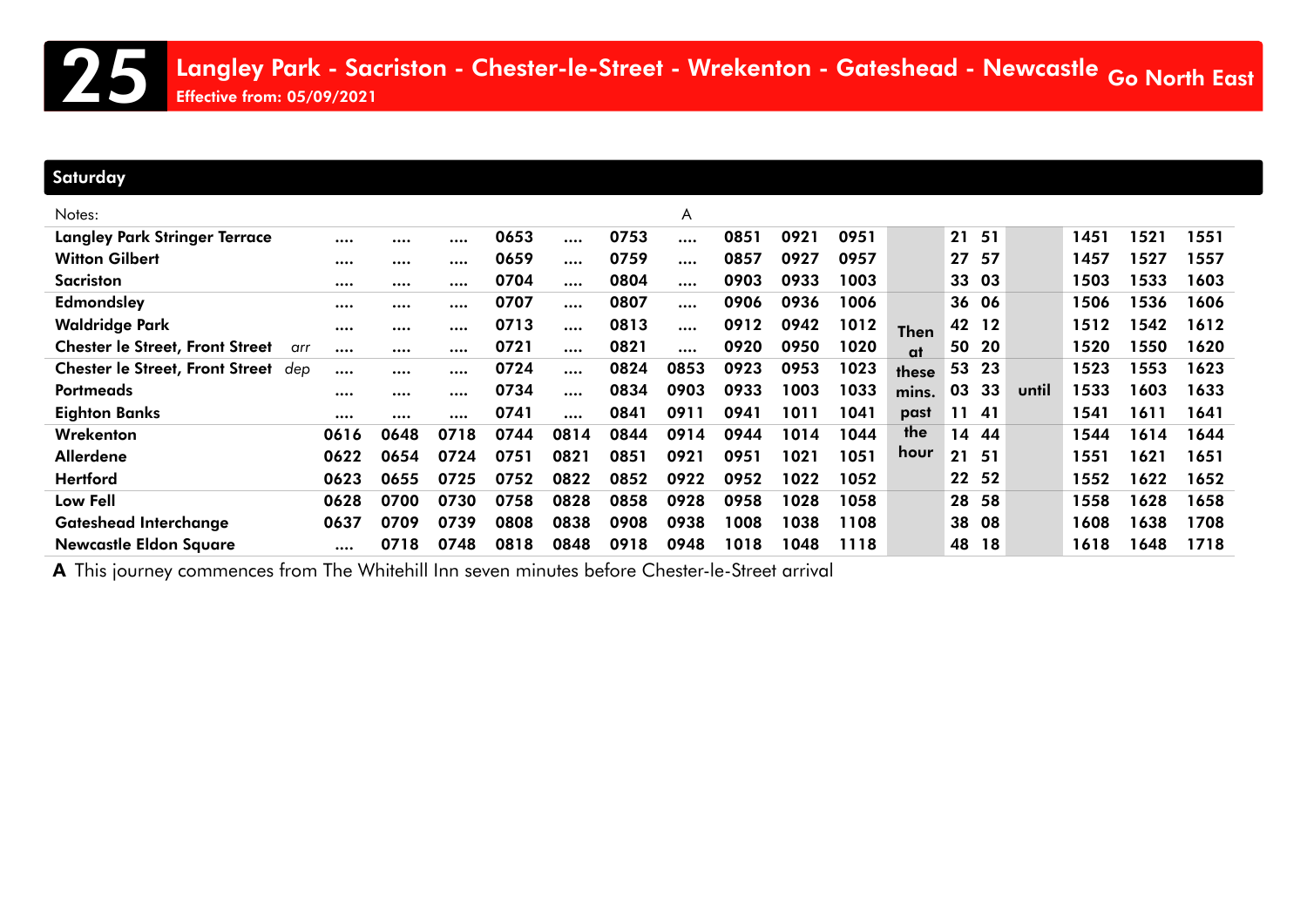# Saturday (continued)

| <b>Langley Park Stringer Terrace</b>   | 1621        | 1654 | 1754 | 1854 | 1944     |      | 2044     |          |          |
|----------------------------------------|-------------|------|------|------|----------|------|----------|----------|----------|
| <b>Witton Gilbert</b>                  | 1627        | 1700 | 1800 | 1900 | 1950     |      | 2050     |          |          |
| Sacriston                              | 1630        | 1703 | 1803 | 1903 | 1953     |      | 2053     |          |          |
| <b>Edmondsley</b>                      | 1633        | 1706 | 1806 | 1906 | 1956     |      | 2056     | $\cdots$ | $\cdots$ |
| <b>Waldridge Park</b>                  | 1639        | 1712 | 1812 | 1912 | 2002     |      | 2102     | $\cdots$ |          |
| <b>Chester le Street, Front Street</b> | 1646<br>arr | 1719 | 1819 | 1919 | 2009     |      | 2109     | $\cdots$ |          |
| Chester le Street, Front Street dep    | $\cdots$    | 1722 | 1822 | 1922 |          | 2027 | $\cdots$ | 2122     | 2217     |
| <b>Portmeads</b>                       |             | 1732 | 1832 | 1932 |          | 2037 | $\cdots$ | 2132     | 2227     |
| <b>Eighton Banks</b>                   | $\cdots$    | 1739 | 1839 | 1939 | $\cdots$ | 2044 | $\cdots$ | 2139     | 2234     |
| Wrekenton                              | $\cdots$    | 1741 | 1841 | 1941 | $\cdots$ | 2046 | $\cdots$ | 2141     | 2236     |
| <b>Allerdene</b>                       | $\cdots$    | 1747 | 1847 | 1947 | $\cdots$ | 2052 |          | 2147     | 2242     |
| <b>Hertford</b>                        | $\cdots$    | 1748 | 1848 | 1948 | $\cdots$ | 2053 |          | 2148     | 2243     |
| <b>Low Fell</b>                        | $\cdots$    | 1754 | 1854 | 1954 |          | 2059 | $\cdots$ | 2154     | 2249     |
| <b>Gateshead Interchange</b>           | $\cdots$    | 1801 | 1901 | 2001 |          | 2106 | $\cdots$ | 2201     | 2256     |
| <b>Newcastle Eldon Square</b>          | $\cdots$    | 1810 | 1910 | 2010 |          | 2115 | $\cdots$ | 2210     | 2305     |

### **Sunday**

| <b>Chester le Street, Front Street</b> | 0909 |             | 09 |       | 1809 | 1909 | 2009 | 2109 | 2209 |
|----------------------------------------|------|-------------|----|-------|------|------|------|------|------|
| Portmeads                              | 0919 | <b>Then</b> | 19 |       | 1819 | 1919 | 2019 | 2119 | 2219 |
| <b>Eighton Banks</b>                   | 0926 | at          | 26 |       | 1826 | 1926 | 2026 | 2126 | 2226 |
| Wrekenton                              | 0928 | these       | 28 |       | 1828 | 1928 | 2028 | 2128 | 2228 |
| <b>Allerdene</b>                       | 0934 | mins.       | 34 | until | 1834 | 1934 | 2034 | 2134 | 2234 |
| Hertford, Chowdene                     | 0935 | past        | 35 |       | 1835 | 1935 | 2035 | 2135 | 2235 |
| <b>Low Fell</b>                        | 0940 | the         | 40 |       | 1840 | 1940 | 2040 | 2140 | 2240 |
| <b>Gateshead Interchange</b>           | 0950 | hour        | 50 |       | 1850 | 1948 | 2048 | 2148 | 2248 |
| <b>Newcastle Eldon Square</b>          | 1000 |             | 00 |       | 1900 | 1957 | 2057 | 2157 | 2257 |

Via: Low Moor Road, Front Street, Unclassified Road, Front Street, Sacriston Lane, Street not known, Witton Road, Front Street, Edmondsley Lane, Waldridge Fell Road, Waldridge Road, West Lane, Front Street, Newcastle Road, North Road, Vigo Lane, Portobello Road, Birtley Lane, Portmeads Road, Mount Pleasant Road, Portobello Road, Eighton Road, Rockcliffe Way, Eighton Banks, Rockcliffe Way, Wrekenton Row, High Street, Easedale Gardens, Waverley Road, Hertford, Chowdene Bank, Durham Road, High West Street, West Street, A184, John Dobson Street, St Mary's Place, Percy Street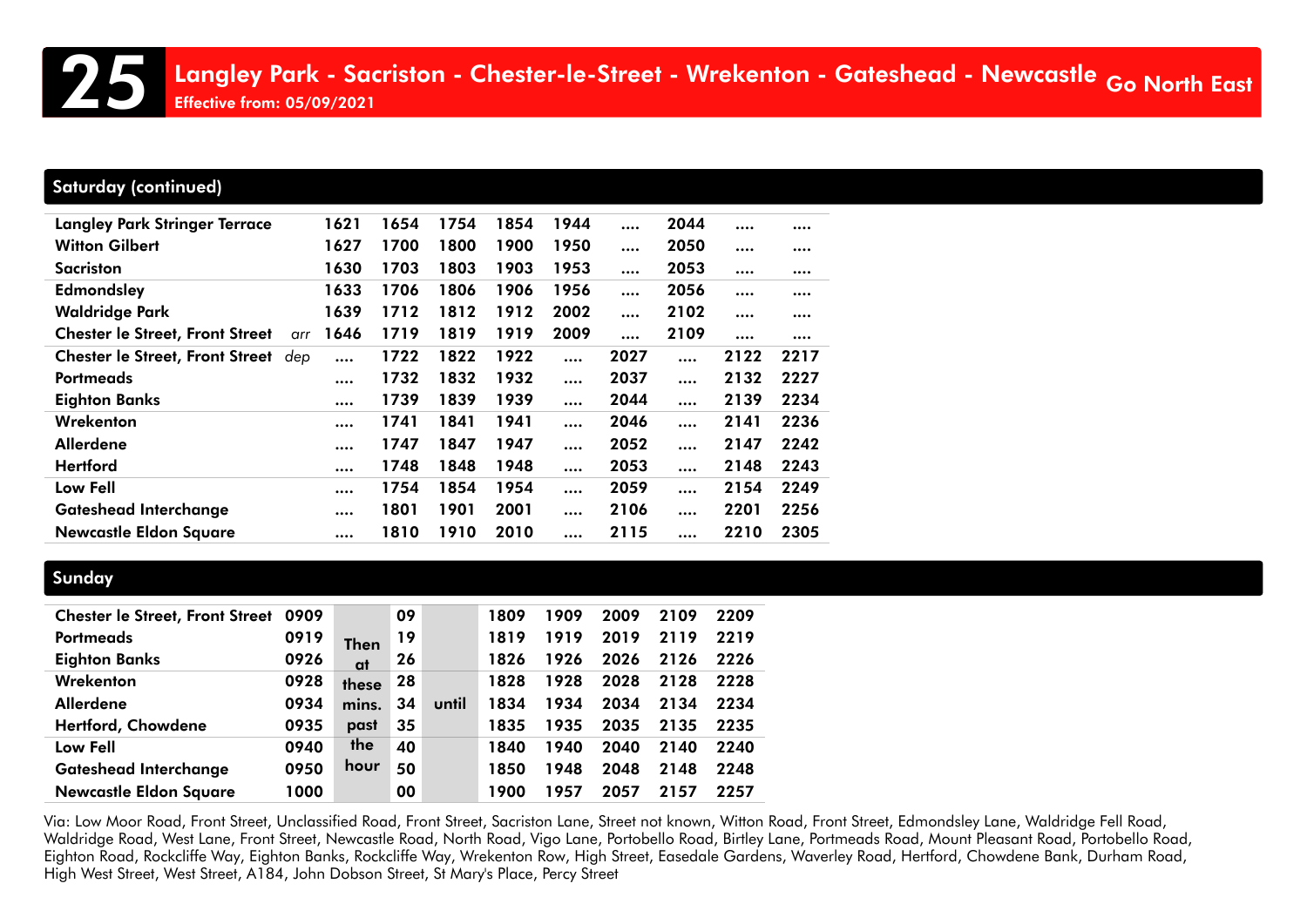# 25 Newcastle - Gateshead - Wrekenton - Chester-le-Street - Sacriston - Langley Park <sub>Go North</sub> East<br>Effective from: 05/09/2021 Effective from: 05/09/2021



#### Monday to Friday

| <b>Newcastle Eldon Square</b>                 |      |      | 0715     | 0745 | 0825 | 0855 |             |                 | 25 55 |       | 1225 | 1255 | 1325 | 1355     | 1425 | 1455 | 1525 |
|-----------------------------------------------|------|------|----------|------|------|------|-------------|-----------------|-------|-------|------|------|------|----------|------|------|------|
| <b>Gateshead Interchange</b>                  |      |      | 0725     | 0755 | 0835 | 0905 |             |                 | 35 05 |       | 1235 | 1305 | 1335 | 1405     | 1435 | 1505 | 1535 |
| Low Fell                                      |      |      | 0734     | 0804 | 0844 | 0914 |             |                 | 44 14 |       | 1244 | 1314 | 1344 | 1414     | 1444 | 1514 | 1544 |
| <b>Harlow Green Bridge</b>                    |      |      | 0739     | 0809 | 0849 | 0919 |             | 49              | 19    |       | 1249 | 1319 | 1349 | 1419     | 1449 | 1519 | 1549 |
| <b>Harlow Green</b>                           |      |      | 0745     | 0815 | 0854 | 0924 | <b>Then</b> |                 | 54 24 |       | 1254 | 1324 | 1354 | 1424     | 1454 | 1524 | 1555 |
| Wrekenton                                     |      |      | 0747     | 0817 | 0856 | 0926 | at          |                 | 56 26 |       | 1256 | 1326 | 1356 | 1426     | 1456 | 1526 | 1557 |
| <b>Portmeads</b>                              |      |      | 0755     | 0825 | 0904 | 0934 | these       |                 | 04 34 |       | 1304 | 1334 | 1404 | 1434     | 1504 | 1534 | 1605 |
| <b>Barley Mow</b>                             |      |      | 0801     | 0831 | 0910 | 0940 | mins.       | 10 <sup>°</sup> | 40    | until | 1310 | 1340 | 1410 | 1440     | 1510 | 1540 | 1611 |
| <b>Chester le Street, Front Street</b><br>arr |      |      | 0807     | 0836 | 0916 | 0946 | past        |                 | 16 46 |       | 1316 | 1346 | 1416 | $\cdots$ | 1516 | 1546 | 1617 |
| <b>Chester le Street, Front Street</b><br>dep | 0643 | 0718 | $\cdots$ | 0843 | 0918 | 0948 | the         | 18              | -48   |       | 1318 | 1348 | 1418 |          | 1518 | 1549 | 1622 |
| <b>Waldridge Park</b>                         | 0649 | 0724 |          | 0849 | 0924 | 0954 | hour        |                 | 24 54 |       | 1324 | 1354 | 1424 |          | 1524 | 1556 | 1629 |
| <b>Edmondsley</b>                             | 0654 | 0729 | $\cdots$ | 0854 | 0929 | 0959 |             | 29              | 59    |       | 1329 | 1359 | 1429 | $\cdots$ | 1529 | 1601 | 1634 |
| <b>Sacriston</b>                              | 0657 | 0732 | $\cdots$ | 0857 | 0932 | 1002 |             |                 | 32 02 |       | 1332 | 1402 | 1432 |          | 1532 | 1604 | 1637 |
| <b>Witton Gilbert</b>                         | 0701 | 0736 |          | 0901 | 0936 | 1006 |             |                 | 36 06 |       | 1336 | 1406 | 1436 | $\cdots$ | 1536 | 1608 | 1641 |
| <b>Langley Park Stringer Terrace</b>          | 0709 | 0744 |          | 0909 | 0944 | 1014 |             |                 | 44 14 |       | 1344 | 1414 | 1444 |          | 1544 | 1616 | 1649 |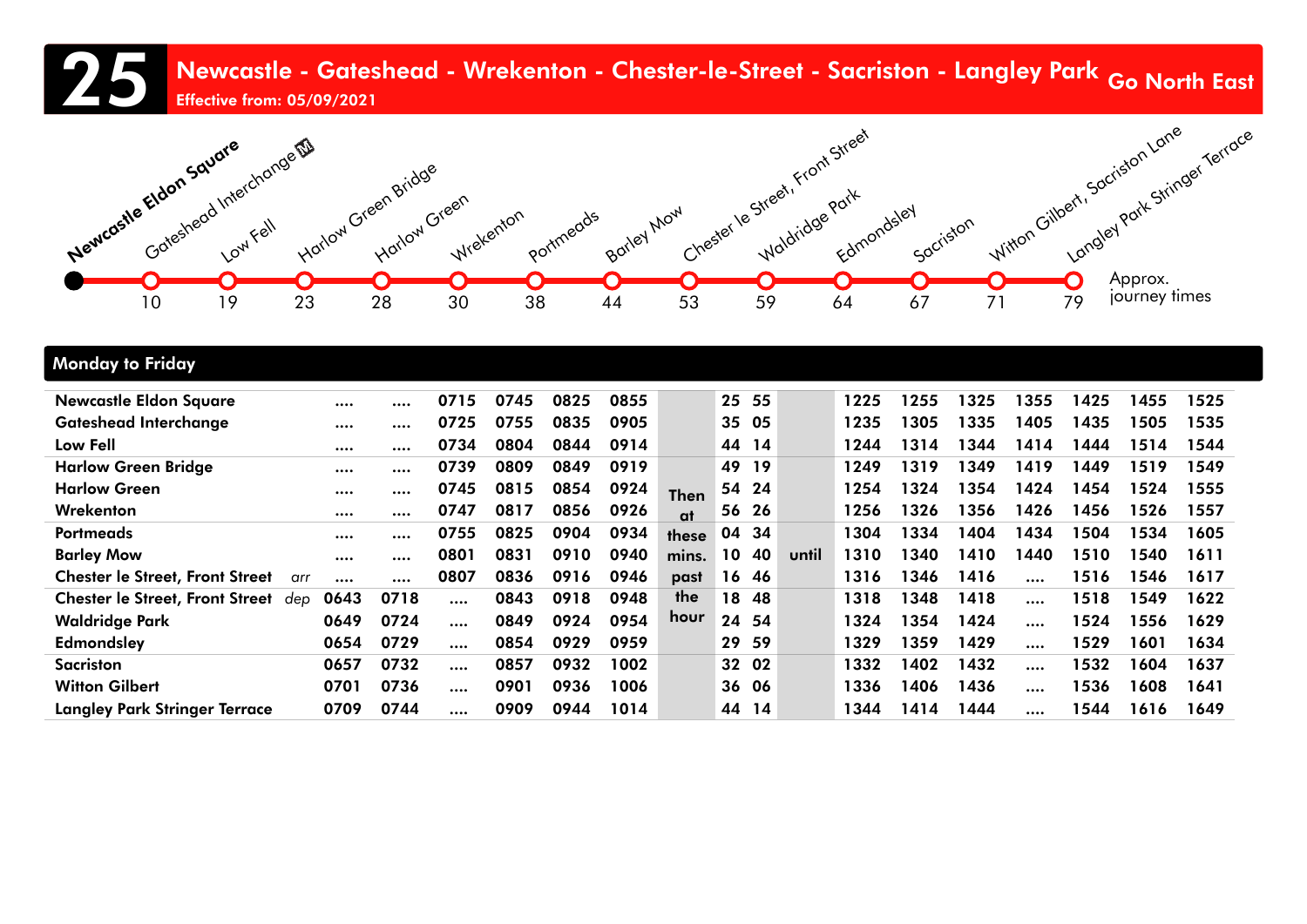# Monday to Friday (continued)

| <b>Newcastle Eldon Square</b>                 | 1605 | 1635 | 1705 | 1735 | 1825 | 1925 | 2025 | 2125 | 2220 | 2310 |
|-----------------------------------------------|------|------|------|------|------|------|------|------|------|------|
| <b>Gateshead Interchange</b>                  | 1615 | 1645 | 1715 | 1745 | 1835 | 1935 | 2035 | 2135 | 2230 | 2320 |
| Low Fell                                      | 1624 | 1654 | 1724 | 1756 | 1844 | 1943 | 2043 | 2143 | 2238 | 2328 |
| <b>Harlow Green Bridge</b>                    | 1629 | 1659 | 1729 | 1801 | 1848 | 1947 | 2047 | 2147 | 2242 | 2332 |
| <b>Harlow Green</b>                           | 1635 | 1705 | 1735 | 1808 | 1852 | 1951 | 2051 | 2151 | 2246 | 2336 |
| Wrekenton                                     | 1637 | 1707 | 1737 | 1811 | 1854 | 1953 | 2053 | 2153 | 2248 | 2338 |
| <b>Portmeads</b>                              | 1645 | 1715 | 1745 | 1819 | 1902 | 2001 | 2101 | 2201 | 2256 | 2346 |
| <b>Barley Mow</b>                             | 1651 | 1721 | 1751 | 1825 | 1908 | 2007 | 2107 | 2207 | 2302 | 2352 |
| <b>Chester le Street, Front Street</b><br>arr | 1657 | 1727 | 1757 | 1831 | 1913 | 2012 | 2112 | 2212 | 2307 | 2357 |
| <b>Chester le Street, Front Street</b><br>dep | 1702 | 1732 | 1802 | 1833 | 1915 | 2014 |      |      |      |      |
| <b>Waldridge Park</b>                         | 1709 | 1739 | 1809 | 1839 | 1921 | 2020 |      |      |      |      |
| <b>Edmondsley</b>                             | 1714 | 1744 | 1814 | 1844 | 1926 | 2025 |      |      |      |      |
| <b>Sacriston</b>                              | 1717 | 1747 | 1817 | 1847 | 1929 | 2028 |      |      |      |      |
| <b>Witton Gilbert</b>                         | 1721 | 1751 | 1821 | 1851 | 1933 | 2032 |      |      |      |      |
| <b>Langley Park Stringer Terrace</b>          | 1729 | 1759 | 1829 | 1859 | 1940 | 2039 |      |      |      |      |
|                                               |      |      |      |      |      |      |      |      |      |      |

### **Saturday**

| <b>Newcastle Eldon Square</b>                 | 0725     | $\cdots$ | 0825 | 0855 |             | 25    | 55  |       | 1625 | 1655 | 1725 | 1825 | 1920 | 2020 | 2120 | 2220 | 2310 |
|-----------------------------------------------|----------|----------|------|------|-------------|-------|-----|-------|------|------|------|------|------|------|------|------|------|
| <b>Gateshead Interchange</b>                  | 0735     |          | 0835 | 0905 |             | 35 05 |     |       | 1635 | 1705 | 1735 | 1835 | 1930 | 2030 | 2130 | 2230 | 2320 |
| Low Fell                                      | 0743     | $\cdots$ | 0844 | 0914 |             | 44    | 14  |       | 1644 | 1714 | 1744 | 1844 | 1938 | 2038 | 2138 | 2238 | 2328 |
| <b>Harlow Green Bridge</b>                    | 0747     | $\cdots$ | 0849 | 0919 |             | 49    | 19  |       | 1649 | 1719 | 1749 | 1848 | 1942 | 2042 | 2142 | 2242 | 2332 |
| <b>Harlow Green</b>                           | 0751     | $\cdots$ | 0854 | 0924 | <b>Then</b> | 54    | -24 |       | 1654 | 1724 | 1754 | 1852 | 1946 | 2046 | 2146 | 2246 | 2336 |
| Wrekenton                                     | 0753     | $\cdots$ | 0856 | 0926 | at          | 56    | -26 |       | 1656 | 1726 | 1756 | 1854 | 1948 | 2048 | 2148 | 2248 | 2338 |
| <b>Portmeads</b>                              | 0801     |          | 0904 | 0934 | these       | 04 34 |     |       | 1704 | 1734 | 1804 | 1902 | 1956 | 2056 | 2156 | 2256 | 2346 |
| <b>Barley Mow</b>                             | 0807     | $\cdots$ | 0910 | 0940 | mins.       | 10    | 40  | until | 1710 | 1740 | 1810 | 1908 | 2002 | 2102 | 2202 | 2302 | 2352 |
| <b>Chester le Street, Front Street</b><br>arr | 0812     | $\cdots$ | 0916 | 0946 | past        | 16 46 |     |       | 1716 | 1746 | 1816 | 1913 | 2007 | 2107 | 2207 | 2307 | 2357 |
| <b>Chester le Street, Front Street</b><br>dep | $\cdots$ | 0848     | 0918 | 0948 | the         | 18    | 48  |       | 1718 | 1748 | 1818 | 1915 | 2009 |      |      |      |      |
| <b>Waldridge Park</b>                         |          | 0854     | 0924 | 0954 | hour        | 24 54 |     |       | 1724 | 1754 | 1824 | 1921 | 2015 |      |      |      |      |
| Edmondsley                                    |          | 0859     | 0929 | 0959 |             | 29    | 59  |       | 1729 | 1759 | 1829 | 1926 | 2020 |      |      |      |      |
| Sacriston                                     |          | 0902     | 0932 | 1002 |             | 32 02 |     |       | 1732 | 1802 | 1832 | 1929 | 2023 |      |      |      |      |
| <b>Witton Gilbert</b>                         |          | 0906     | 0936 | 1006 |             | 36 06 |     |       | 1736 | 1806 | 1836 | 1933 | 2027 |      |      |      |      |
| <b>Langley Park Stringer Terrace</b>          |          | 0914     | 0944 | 1014 |             | 44    | 14  |       | 1744 | 1814 | 1844 | 1940 | 2034 |      |      |      |      |